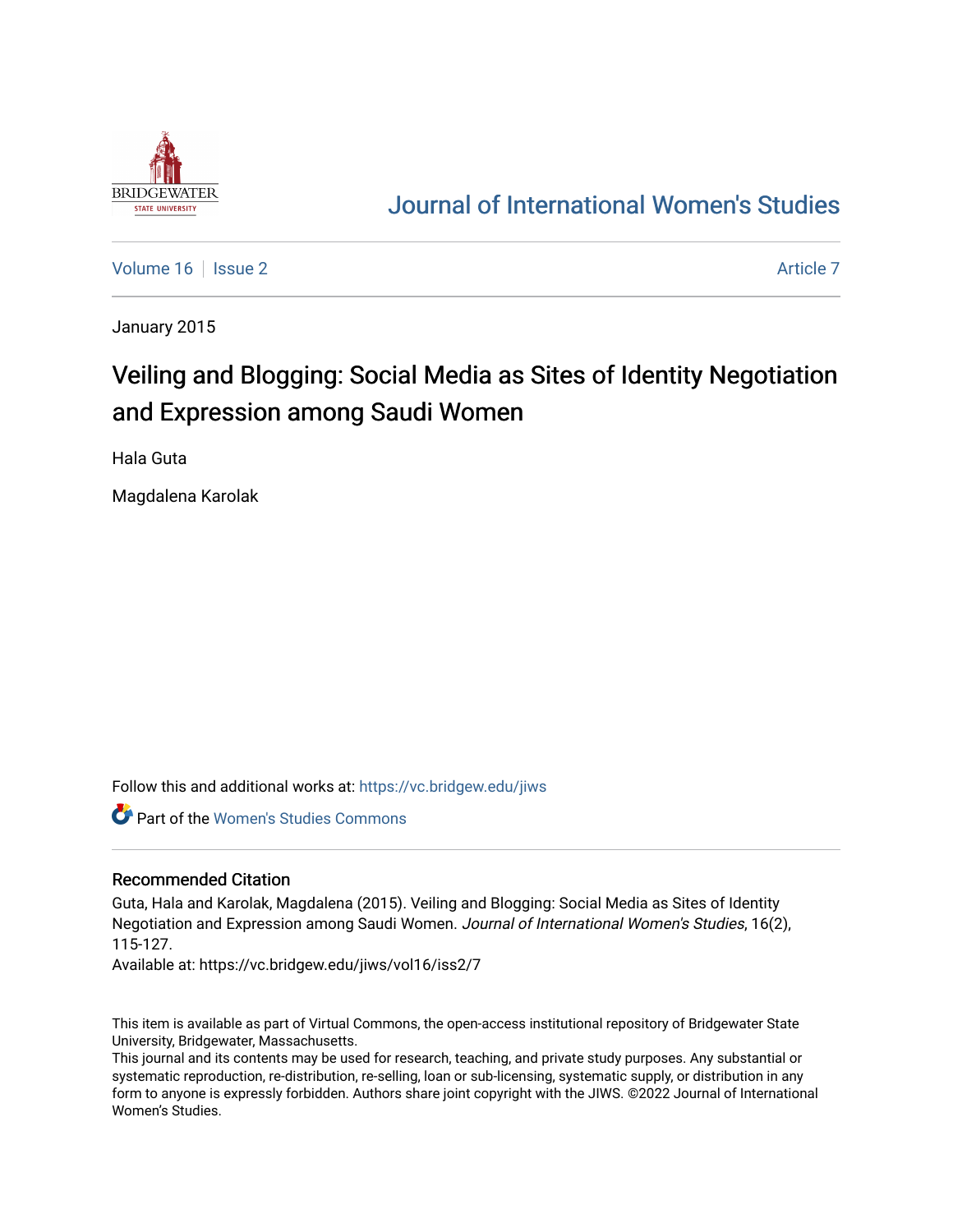#### Guta and Karolak: Veiling and Blogging

This journal and its contents may be used for research, teaching and private study purposes. Any substantial or systematic reproduction, re-distribution, re-selling, loan or sub-licensing, systematic supply or distribution in any form to anyone is expressly forbidden. ©2015 Journal of International Women's Studies.

### **Veiling and Blogging: Social Media as Sites of Identity Negotiation and Expression among Saudi Women**

By Hala Guta $^{\rm l}$  and Magdalena Karolak $^{\rm 2}$ 

#### **Abstract**

 $\overline{a}$ 

This paper aims at assessing how Saudi Arab young women use social media for negotiating and expressing their identity. Through in-depth interviews with a sample of seven Saudi females aged  $20 - 26$ , the research revealed that the internet, with its protection of individual privacy, provided the participants a space to negotiate the boundaries imposed on them by cultural and societal rules. Participants employed several tactics of negotiation such as using nicknames, concealing their personal images and using first names only in order not to be identified by their family names. Using multiple accounts is also popular among participants. Without gatekeepers, the internet brings new ways of self-expression and identification among Saudi females, thus creating a safe space where female body, predominant in daily life, is nonexistent and only thoughts count.

*Key words*: Saudi Arabia; social media; women; identity; gender

#### **Introduction: the interplay between Saudi Arab culture, society and gender**

Women in the Middle East in general, and Saudi Arabia in particular, have been portrayed frequently in the Western media as passive, submissive and an oppressed lot. These portrayals have been challenged by many feminists who rightly argued that these portrayals conceptualize non-Western cultural identities as static and ahistorical and only served to reinforce the illusion that Middle Eastern patriarchal institutions are unchanging and untiring (Abu Lughod, 2002; Mohanty, 1988; Narayan, 1997; Oyewumi, 2003). Indeed, women have strived to play an active role in the Saudi Arab public sphere (Karolak, 2013) and the blossoming of the new communication technologies may offer further opportunities for changes to women realities in such societies. Unlike other media, where gatekeepers play a role in what message to

<sup>&</sup>lt;sup>1</sup> Hala Asmina Guta (PhD of Mass Communication from Ohio University, United States) is Assistant Professor of Humanities and Social Sciences at Prince Mohammad bin Fahd University. Her research interests include communication for social change, and the intersection of communication, culture, and identity. Her publications and conference presentations include papers on the role of media in peace building in societies emerging from conflict, and the role media and other cultural institutions play in social change and the construction of identity. Contact : [halaguta@gmail.com](mailto:halaguta@gmail.com)

 $2 \text{ Magdalena Karolak}$  (Ph.D. in Linguistics, University of Silesia, Poland) is Assistant Professor of Interdisciplinary Studies at Zayed University, UAE. Her research interests include transformations of societies in the Arabian Gulf and Slavic and Romance linguistics. For the past 5 years she has been conducting fieldwork in Bahrain. Dr. Karolak has published journal articles and book chapters on the shifting gender relations, social media, culture and identity and political system transformations. She is the author of two monographs: "Social Media Wars: Sunni and Shia identity conflicts in the age of Web 2.0 and the Arab Spring" (Academica Press Ltd., 2014) and "The Past Tense in Polish and French: A Semantic Approach to Translation" (Peter Lang, 2013). Contact: [karolak.magdalena@gmail.com](mailto:karolak.magdalena@gmail.com)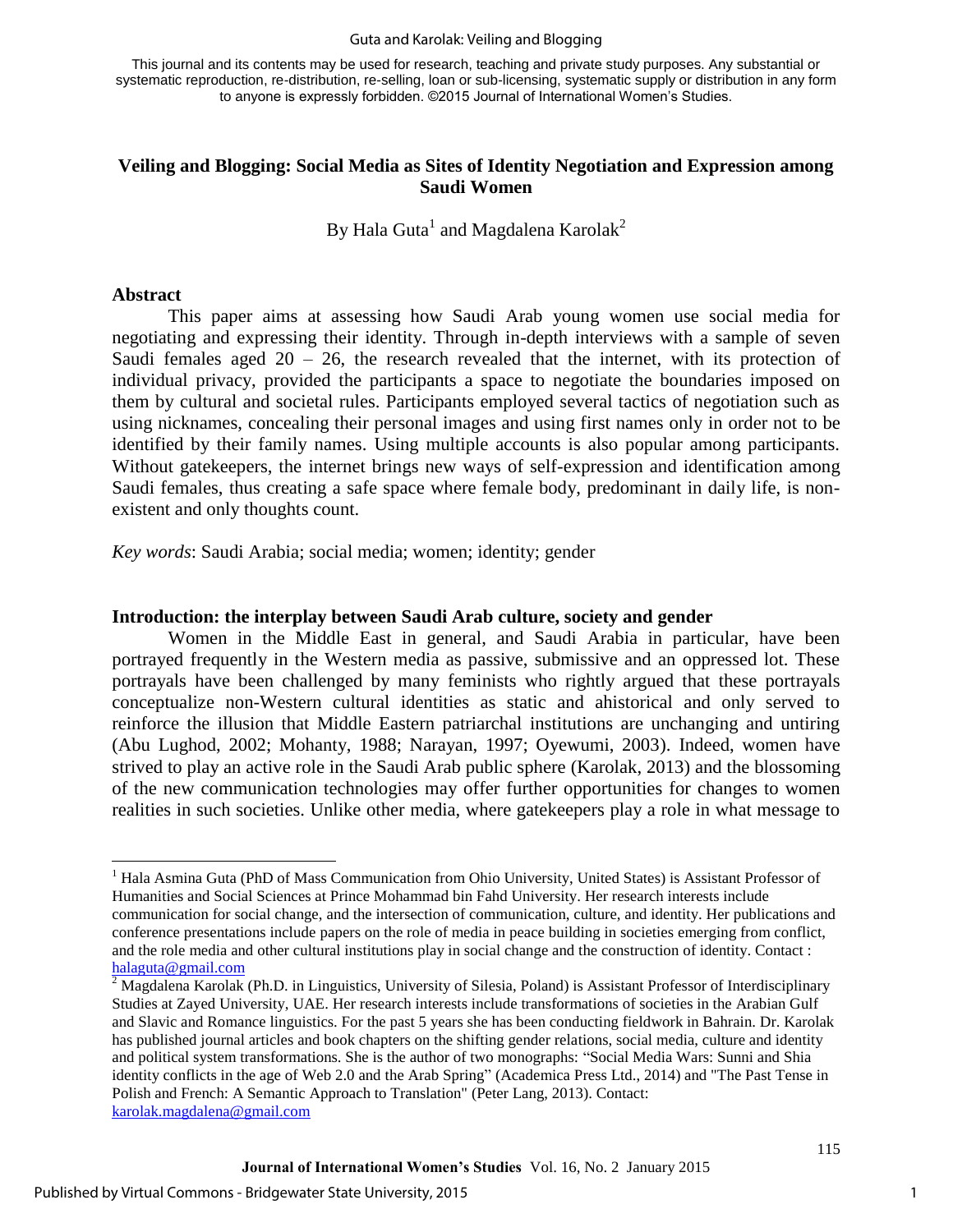be broadcasted, the Internet creates an open space with no gatekeepers. Internet access grants anybody the opportunity to communicate to the masses without control.

Saudi Arab society is regarded as largely conservative. Given its status as the birthplace of Islam, religion plays a central role in the Kingdom's culture, and "[Islam does] not only shape people's attitudes, practices, and behaviors, but also shape the way they see and do things and perceive their lives" (Alsaggaf & Williamson, 2004, para 5). Saudi society observes a strict segregation between genders. Women are not allowed to mix with unrelated men in public. Most educational institutions, banks, restaurants, and work places have separate divisions for males and females. For instance, until recently women education have been governed by a separate entity "to ensure that women's education did not deviate from the original purpose of female education, which was to make women good wives and mothers, and to prepare them for 'acceptable' jobs such as teaching and nursing" (Hamdan, 2005, p. 44). The need for such segregation is most often legitimized by citing Islamic teachings although some scholars challenge this notion (Hamdan, 2005). It is important to note that some Saudi Arab religious scholars, among others, Sheikh Abdullah al-Mutlaq, stress the need for the gender segregation to be enforced also on social media portals.

#### **Women and Social Networking in Saudi Arabia**

In 2005 the novel "Girls of Riyadh" (Banat Al Riyadh) by Rajaa Al Sanea was published stirring a controversy in the Saudi Arabia. The novel narrates the lives of four Saudi young females in a form of email exchanges in a yahoo group. The authenticity of the lives of the novel characters remains a subject of dispute. Nonetheless, the novel brings to attention how, in a traditional society where women are confined to the private sphere, the blooming of the new communication technologies brought significant changes to women realities in these societies by providing new space for self-expression.

The general Saudi public was granted access to the internet by end of the 1990s. Saudi Arabia has approximately 13 million Internet users as of June 2012. Of the 13 million Internet users Facebook users comprise 5.5 million (Internet World Statistics, 2014). Users between 15 and 29 year old constitute 75% of users in the Middle East and 67% of users in Saudi Arabia. Women in the Middle East constitute 30% of the total number of users of social network. The percentage is approximately the same for Saudi Arabia (Mourtada & Salim, 2011). Women in the Middle East have embraced blogging in particular as "a place to express themselves, often anonymously, in a way that would not be possible in other public forums" (Otterman, 2007). It is in the blogging activity that numbers of active Arab women equal the numbers of men. This situation is reflected in Saudi Arabia where 50% of Saudi blog are written by women (de Vriese, 2012). As in other parts of the Middle East (Otterman, 2007), female bloggers in Saudi Arabia are young, aged on the average between 18-30 years old, and educated (de Vriese, 2012). Gibson (2001) emphasized that in societies that lack civil and democratic values strong ties to family and the clan tend to be a prevalent form of association "inhibiting interactions with those outside the network" (p. 188). Creation of new ties through social networks is thus important in order spread new ideas. Hence, the activity of female bloggers is innovative in the sense that it enables full participation of women in this new public sphere and it enhances their ability to acquire a form of influence in society. It comes as no surprise that that CNN has called Arab women bloggers "agents of change" in their societies. Dalia Ziada, a prominent Egyptian blogger, emphasized the fact that when using Internet women are not "under control" and are "free to speak" unlike in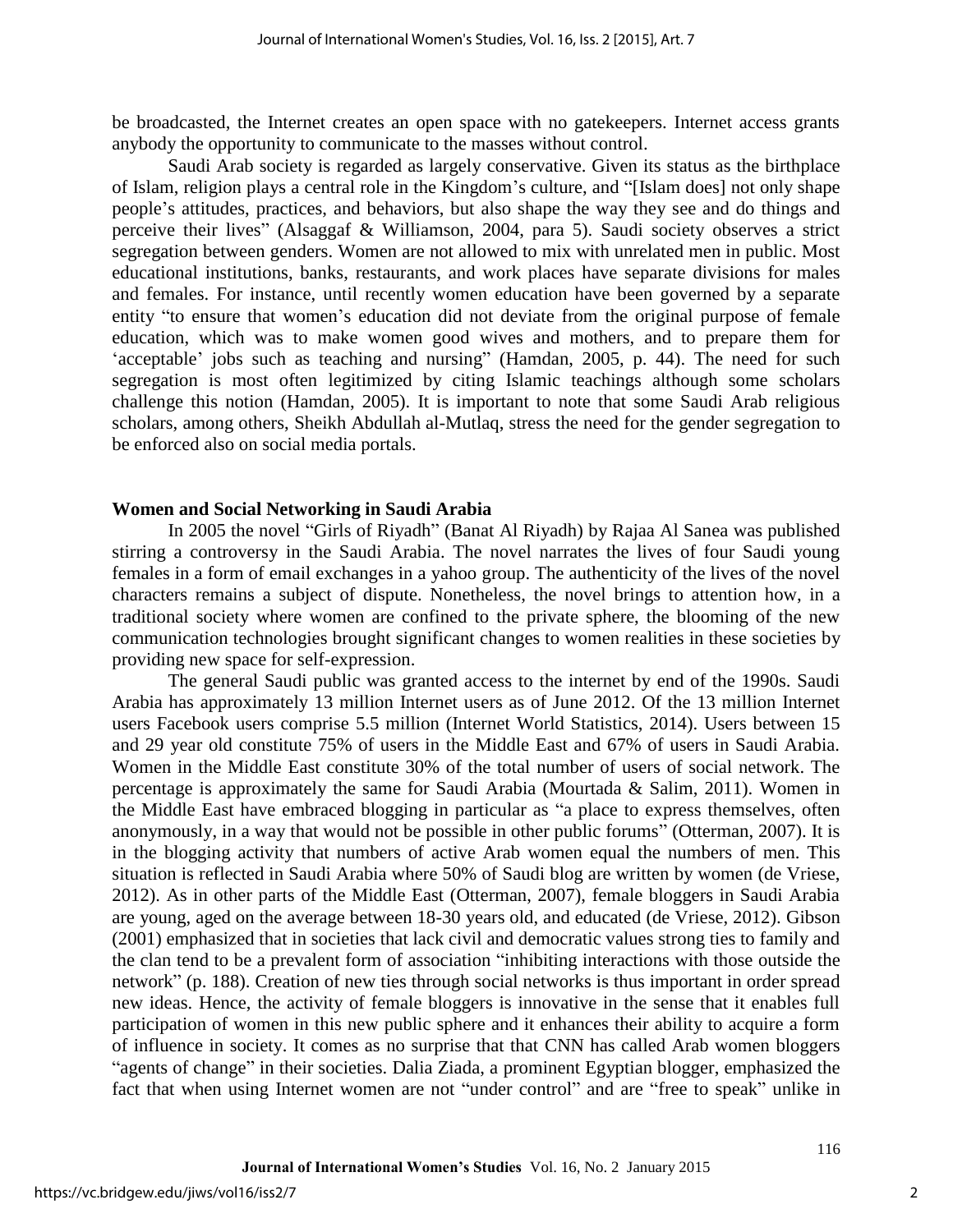their daily lives (Alonzo, 2012). Internet creates thus a safe space where female body, predominant in daily life, is non-existent and only thoughts count. The internet creates a space where women have an equal access and they are able to contribute to the public sphere in ways that are not possible outside of the virtual world where they are always regarded as women, beings subordinate to men. Blogs such as Saudi Eve, Saudiyat, Saudiwoman's weblog and women2drive campaign are examples of women bloggers trying to bring about a change of their status in Saudi society.

### **Gendered identity**

Identity is one of the most complex constructs as different approaches led to multiplication of its meanings rendering the concept difficult to grasp (Brubaker & Cooper, 2000). However, as Hall (1996) stated, identity is "an idea . . . without which certain key questions cannot be thought at all" (p. 2). Many scholars argue that identity is a fluid construct that is constantly shaped and reshaped by our experiences and interactions as well as social context (Giddens, 1991; Hall, 1996; Stern, 2008). Goffman (1959) introduced the idea of identity as performance. He argued that in social interactions we present ourselves to others in a way that conveys the way we want them to define us. In other words, we perform our identities through interactions that are context and audience bound. Identity, as Hall (1996) argues, is "a narrative of self", and accordingly, constantly negotiated through one's everyday life and experience.

 Simone de Beauvoir introduced the concept of the socially constructed gendered identity. She argued that "One is not born but becomes a woman" (cited in Butler, 1988, p. 519). Building on De Beauvoir's argument, Judith Butler (1988, 1990) argued that "becoming a woman" involves constant negotiation and performance of identity. She further argued that gender identity, "is in no way a stable identity or locus of agency from which various acts proceed; rather, it is an identity tenuously constituted in time – an identity instituted through a stylized repetition of acts (Butler, 1988, p. 519). Gender identity is a performative construct. Females, and males for that matter, learn to perform their gendered identity in accordance with cultural and societal expectations of the roles and identities associated with each gender.

New technologies and new media brought new realities to women lives, especially in patriarchal societies. Considering the realities of Arab women, the internet can provide a space where women can express their voices globally. It can also provide access to information that might be obstructed by cultural and political and local barriers. It can offer opportunities of networking that cannot be viable otherwise (Wheeler, 2004). Moreover, the cyberspace provides spaces of identity articulation and negotiation that were not available before through traditional media. However, if we conceptualize that the gendered self, is performed and "must be understood as the mundane way in which bodily gestures, movements, and enactments of various kinds constitute the illusion of an abiding gendered self;" the question that arises is how this performance takes place in the absence of the body? Indeed, "bodily features like face, age and gender are considered as the fundamental standard of defining one's identity in most societies. Therefore, the representation of "self" in society is mostly constructed by one's appearances, through observing a person's outlook, people are able to define his or her identity such as their gender, age or even the social standard of the person (KiYanC, 2010). With the absence of the body in the performative construction of identity, the internet can be thought of as sites of "disembodiment or dislocation of the self" (Gomez, 2010, Stern, 2008). In societies were women identities are still defined "so closely in terms of the home and the family", by using the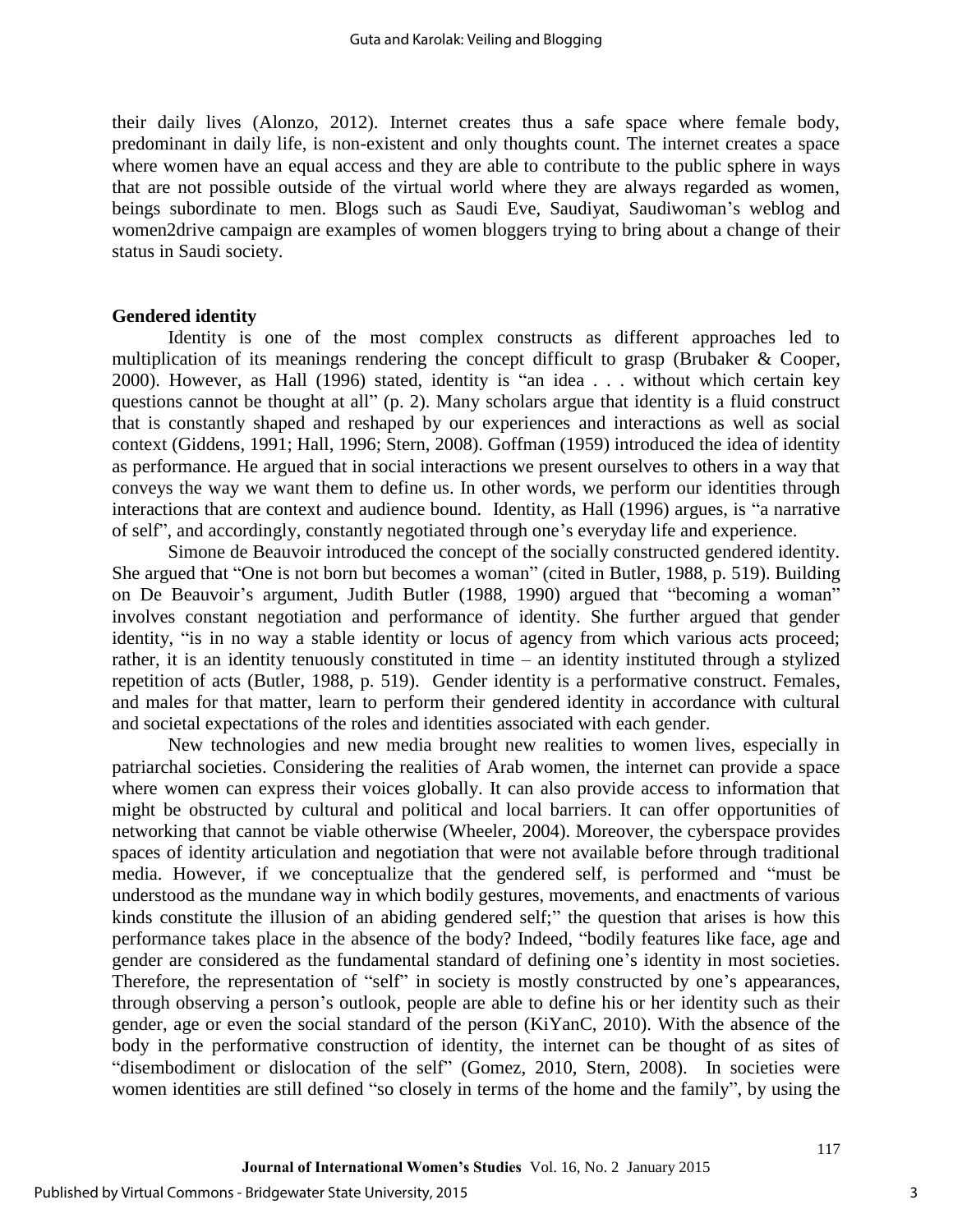internet to express themselves women do not need to " 'step outside' into the social settings in which the only available identities [are] those offered by male stereotypes" (Giddens, 1991, p. 216). In this paper we would like to understand "how the lack of the body may shape and color one's perception of culture and one's location within culture" (Stern, 2008, p.4).

### **Online identities**

In her groundbreaking work *Life on the Screen: Identity in the Age of the Internet*, Turkle assessed that "computer-mediated communication can serve as a place for construction or reconstruction of identity" (1995, p. 342). Moreover, she concluded that people adopt "multiple identities" as "many more people experience identity as a set of roles that can be mixed and matched, whose diverse demands need to be negotiated" (Turkle, 1995, p.180). Internet offers users the possibility to forge completely new online identities, which can be multiple, or to reshape their offline identity carefully choosing "what information to put forward, thereby eliminating visceral reactions that might have seeped out in everyday communication" (boyd, 2007, p.12). Indeed, altering elements that may cause rejection in the online community or simply presenting an online "better" version of oneself are common practices. On the other hand, online identities are often fragmented, which means that they are spread over various social media networking sites. Consequently, the internet "has contributed to thinking about identity as multiplicity" (Turkle, 1995, p. 178). Thanks to this "disembodiment or dislocation of the self", the multiplicity of identities can be easily practiced online. Turkle, for example, researched the world of Multiple-User-Domains (MUD) where players create their own imaginary characters or avatars. Her study revealed that many MUD players find creating an online identity a way to escape problems they encountered in real lives. On the other hand, users of social media "may even change their nationalities and genders to gain respect from other web users" or swap gender or race of online identities "to get experience that they are not able to have in real world" (KiYanC, 2010, online document no page numbers). In addition, social media allow people with stigmatized real life identities to disclose online embarrassing aspects of their life, which would jeopardize their relations with other people in real life (McKenna & Bargh, 1998). All in all, thanks to the Internet "mixed and matched" identities can be lived and performed in real and online lives. Despite these possibilities offered by the Internet, Paasonen (2002, p. 25) found out that distancing oneself from the offline real identity, especially gender, is problematic online:

Gender (as well as the category thought of as 'sex') is constituted as the ritualized reiteration of norms that govern cultural intelligibility, as compulsive repetition. This 'doing gender' is far from voluntary activity, it is performativity that concerns the very sense of the self... Since being gendered (raced, classed) is a precondition for thinking, living and making sense of the world, the individual cannot take up any identity position s/he pleases.

Consequently, online users may not be willing or they may not able to fully dissociate themselves from their real lives. It is, according to Paasonen, especially true in the case of blogs that usually are closely related to one's daily lives. In addition, Suler (2002) noted that users may not fully in control and fully conscious of the way they dissociate their identities. Choices related to usernames, avatars or online communities may all have a meaning and a motivation hidden to the user. It is important to note however that revelation of one's gender online has potentially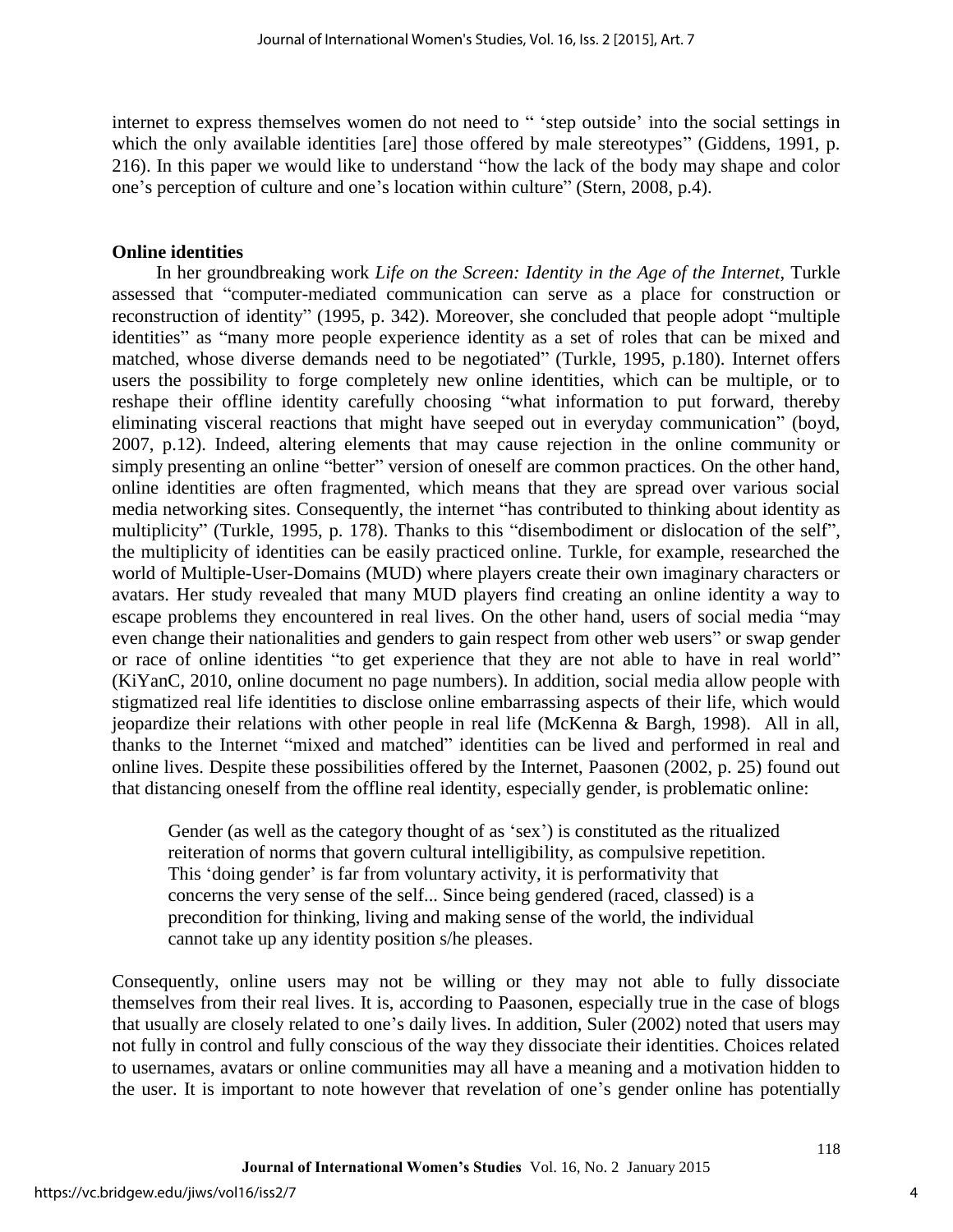negative consequences for the user as Mayer and Cukier (2006) observed that users with female identifiers were "far more likely" to receive malicious private messages and slightly more likely exposed to receiving files and links. This paper will assess, among others, to what extent Saudi female users can use internet as liberating disembodied space (Reid, 1993, 1994) or whether it contributes to reiteration of traditional gender norms (Herring, 1993, 1995).

Identities are constructed within, not outside of discourse; hence we need to understand them as produced in specific historical and institutional sites within specific discursive formations and practices, by specific enunciative strategies (Hall, 1990, p. 4). In the context of assessment of online identities we agree with boyd that "through the act of articulation and writing oneself into being, all participants are engaged in performance intended to be interpreted and convey particular impressions". Apart from the sheer textual part of user's online presence, even the look of a personal profile or a personal site can provide cues about user's "identities and tastes" (boyd, 2007, p. 11). Thus the analysis of online identities should also include non-textual elements.

#### **Research approach and results**

This paper adopted a qualitative in depth-interviewing methodology. The purpose of the in-depth interviews, "is to understand themes of the lived daily world form the subject's own perspective" (Kvale, 1996, p. 27). Qualitative interviewing aids in gaining deeper understanding of the interviewee's thoughts, experience, and perspectives; "we interview people to find out from those things we cannot directly observe" (Patton, 2002, p. 341). In this research, interviews have a special significance since the research deals with experiences, meaning construction, and interpretation, something can hardly be identified by observation alone.

The study involved seven undergraduate female students. Participation was voluntary and all participants received full disclosure of the purpose of the study. The interviews were conducted in English, and in some cases, in Arabic and lasted between 30 minutes to one hour.

Preliminary screening of data confirmed that participants are avid Internet users. Participants indicated that they use Internet around 4-6 hours a day, while some confirmed that they would spend more time online if it was not for other obligations. Apart from using social media to connect to family and friends or to make new friends, participants would also use social networks to get news, share religious content, and support a specific cause or express themselves through photography and writing. All interviewees stated that they have used Facebook. The second most popular site was Twitter, followed by Tumblr.

Various themes were detected through the interviews, but main categories emerged from the data are:

- (1) Societal rules and boundaries
- (2) Online negotiation of rules and boundaries
- (3) Impact of the social media on societal change

#### *Societal rules and boundaries*

Interviews revealed that the use of Internet among Saudi women is clearly influenced by established social rules. To begin with, the collectivism of Saudi society is reflected in the belief that a woman represents not only herself but the whole family as well as the extended family. Actions of an individual will thus impact the perception of one's family in society and, if considered inappropriate, they will bring dishonor to all family members, especially male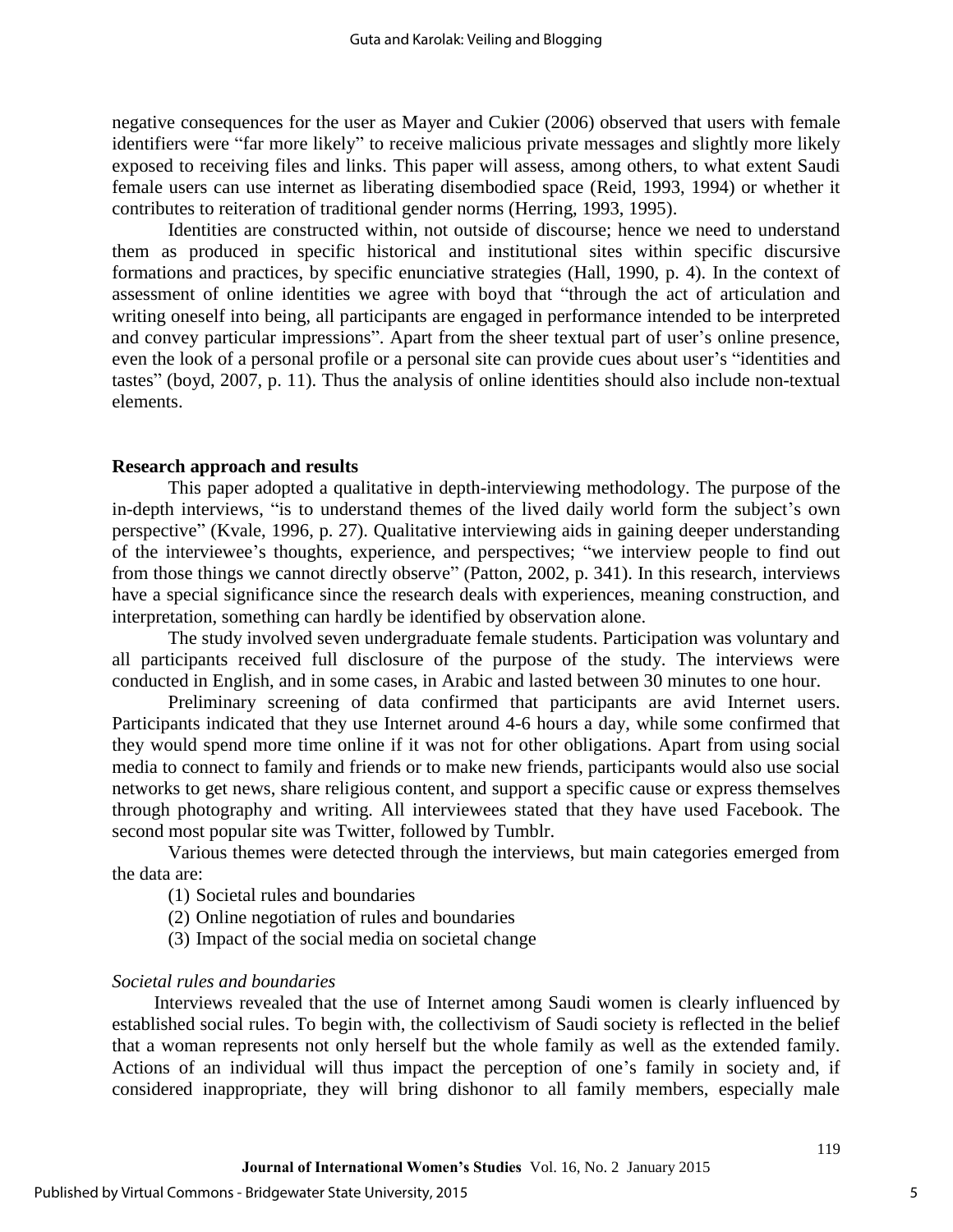relatives, as a group. It is true especially for women as their behavior "is a measure of the honor (or shame) for an entire family. There is an Arabic saying that states that 'honor rides on the skirts of women,' and women are held more responsible for upholding family honor than men." (Shoup, 2009, p. 177). Losing honor in society leads to rejection equal almost to a loss of one's own existence. Thus, breaching social norms and bringing dishonor is to be avoided at all cost. Expressing openly views that criticize the established norms, such as calls for religious, legal and political reforms as well as women's rights, is one of such areas as stated by one participant:

You see [discussing controversial issues] publicly, other than you face rejection, as a culture you don't only represent yourself, but you represent your family. . . Your name is connected to your family. They will always say the daughter of so and so did this and that. So before you say anything, you always think of your family, your tribe, your [male paternal] cousins and you think it is unfair that they will be judged by what you do or say.

This concept of representing not one's self but the whole family lead participants to engage in a process of self-censorship. Many participants indicated that they avoid talking about certain issues in public because of the societal norms:

You see there are certain things I can discuss with my friends or between two people, but there are certain societal rules that prevent women from discussing issues in public. That is the problem. So we can discuss in twitter, in facebook, but discuss it publicly, no, you will be rejected from your society.

On the other hand, rigidity of social norms in Saudi is especially visible in the strict segregation of men and women, which is almost considered a national and religious duty. This custom, which is applicable to virtually every aspect of public life is also valid online and prohibits female-male friendship or any other contact between women and men outside of the bonds of family.

# *Online negotiation of cultural rules in the Saudi Arab society*

According to de Certeau social life may be defined through the concepts of strategies and tactics. A strategy is "the calculus of force-relationships, which becomes possible when a subject of will and power […] can be isolated from an 'environment'" (de Certeau, 1984, p. xix). These institutions and structures of power determine the social reality for the "consumers" who are in position of powerlessness. Nonetheless, in this predetermined environment, "consumers" employ tactics in order to manage their way by seizing what de Certeau calls "opportunities". Strategies that exist in Saudi society dictate strict social rules and imposed boundaries and severely limit the possibility for seizing "opportunities", especially for women. Nonetheless access to new technologies multiplied the availability of tactics to evade the strategies pervasive in the society. Given the fact that in this particular society, women are the weakest "consumers", analyzing how female Internet users are able to make their choices and employ "tactics" to express themselves and negotiate their identity is especially interesting.

Despite the very conservative culture, interviewees indicated that they usually have no hesitation to reveal nationality, gender or age in social media. Most interviewees even indicated that they use their real first names. However, the specific context of Saudi Arabia is pushing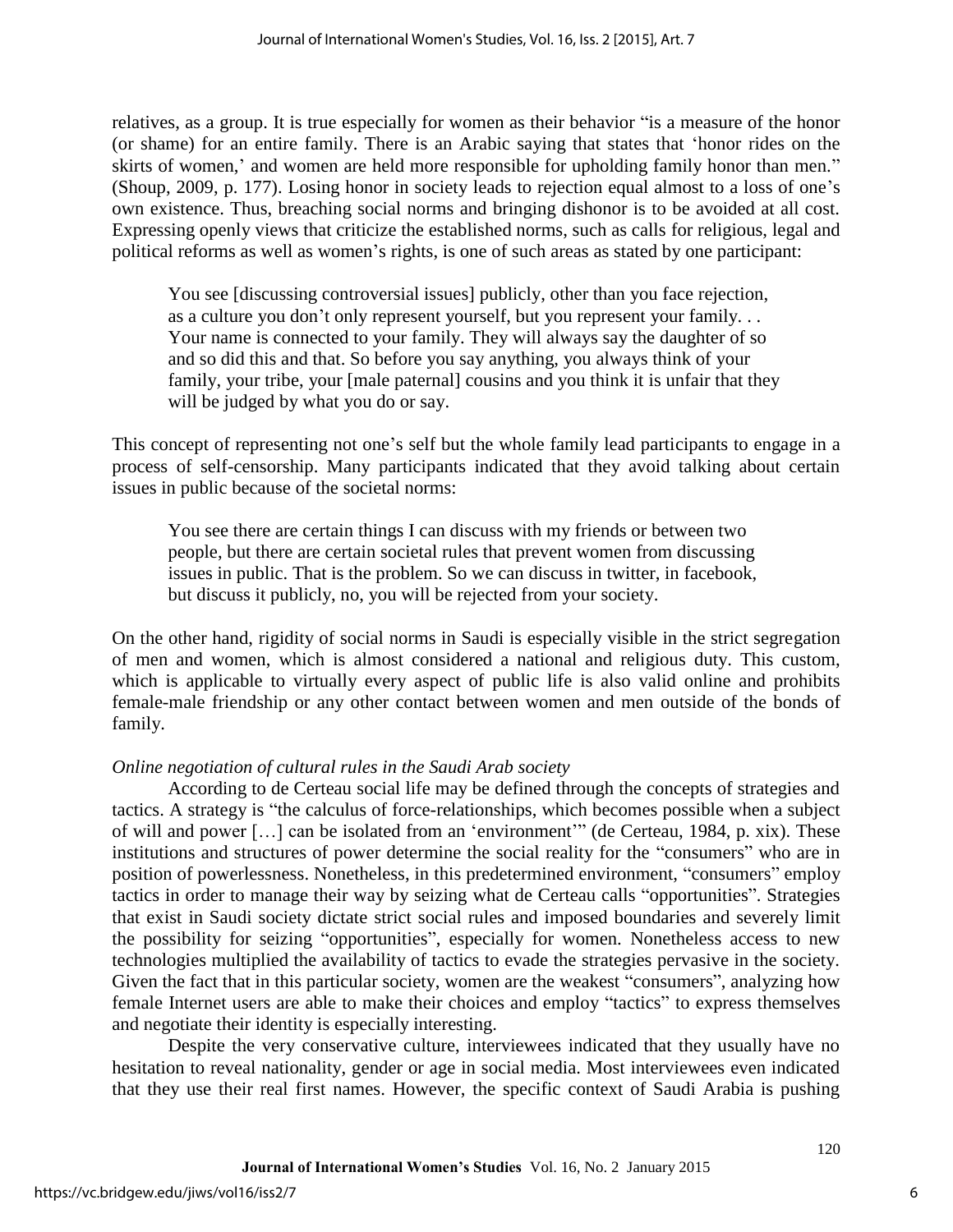young females to use tactics to negotiate their identities when discussing controversial issues for fear of being rejected, which we will explore in detail in the following sections.

The first tactic, not surprisingly, is using a nickname. As stated by participants such freedom may be only experienced online:

Of course, [using a nickname] gives more freedom because you can write more and express yourself more. You can post your opinions more clearly without caring about offending people. Honestly, [if I use a nickname] I wouldn't be thinking of my family or how it will affect them

As indicated earlier, participants often feel that they don't only represent themselves but their families as well. Hence, it is not surprising that another tactic the females use is to use their first names only or a modified family name. Not using a family name disconnects a female from her family and gives her more freedom to express herself, as one of the participants indicated:

If you are a female from a certain family everyone in that family can follow you, and I don't like that . . . I want to have more freedom, I don't want everyone in my family to follow me and scrutinize everything I am writing . It is not good for a female to use her family name, unless she has two accounts. You can have for instance two accounts on twitter and have one account for people who know you as your public face and another account in another name.

Concealing identity from the scrutinizing of family members in an online environment that protects individual privacy, enables females to explore other subjects of interest that cannot be tolerated in public : "Yeah, I am a girl . . . we talk about boys. We talk about what we are comfortable with, and who did what and we will discuss what the guys do and of course I wouldn't talk about that with my family."

On the other hand, online environment allows Saudi females to negotiate more than one identity depending on the set of people this identity is presented to. Our interviewees noted that they would use two identities online for example a different one in front of family and another one in front of their friends:

You know teenagers the way they speak to each other and the posts and things like that. There are certain things that I don't want my family to see. So I have my family to be . . . Maybe different statuses, different biography about myself. I think it would be just different, something just for the family and something else for my friends that I would share.

Similar difference will be made depending on the social background of one's friends and their level of openness as negative judgment and gossip in society is to be avoided:

Well, if certain people add me on Facebook I wouldn't add them because of my pictures, because of the society we live in. Even some of my friends that I am close with here, I wouldn't necessarily accept on Facebook because of the pictures I have. Let us say friends from Saudi school I wouldn't accept them because they will talk and gossip about the pictures I have up. But let us say my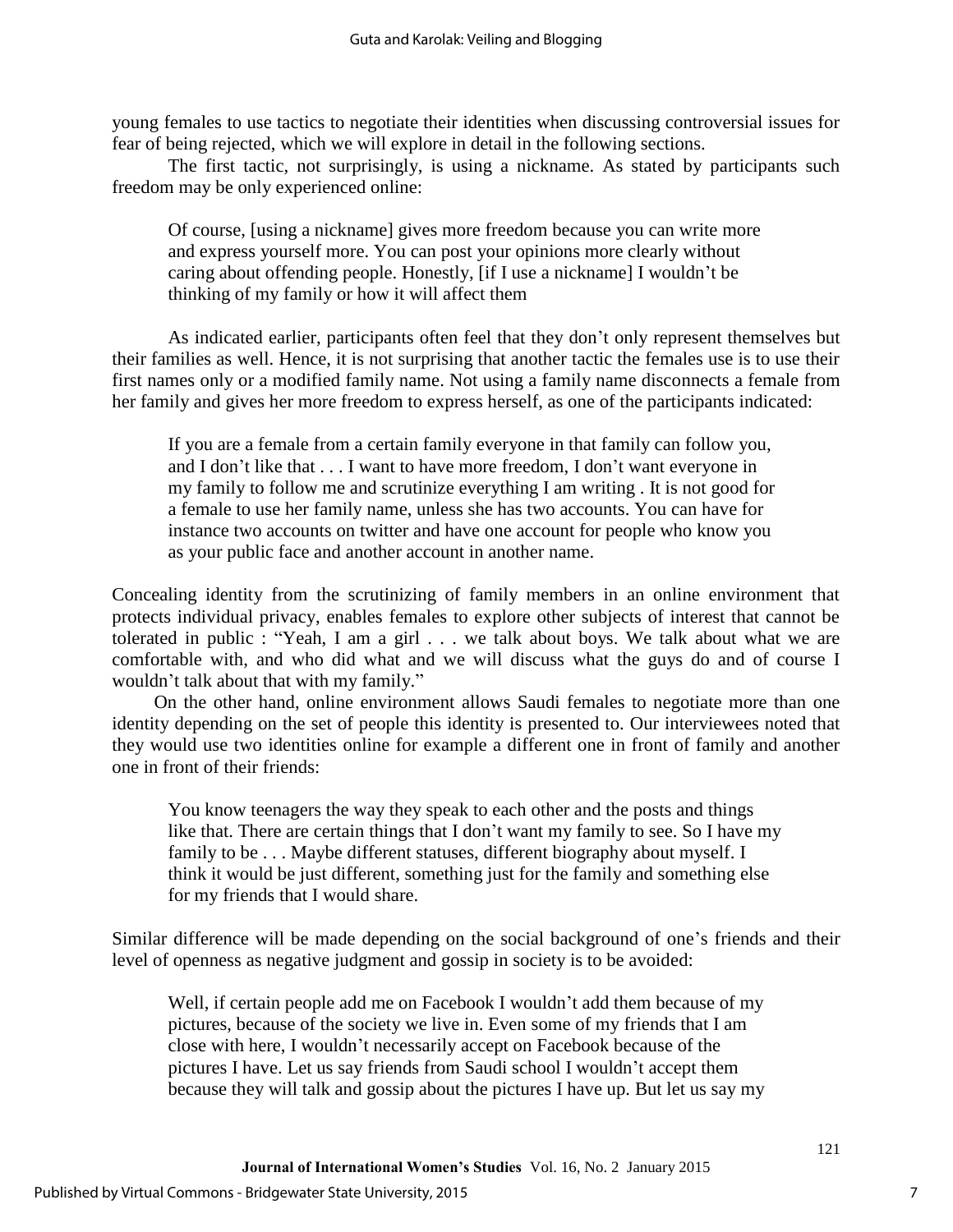friends who are from an open background and my friends from the States, I would accept them because they are OK with these kinds of things.

One area that is strictly regulated in Saudi society is exposure of personal images of females, which is also frowned up in public, hence leading to the popular use of *niqab* (full face cover) among Saudi women. Another tactic participants use is the absence of their photos. Our informants were clear about the fact that posting their own pictures publicly online would be a breach of cultural norms: "We have conservative culture. For example it is not acceptable for my brother's friend to see me, do you understand?". Another interviewee was clear about the paradoxes it would entail: "The most important thing is that my family would not accept, but also because I wear niqab in public, then how can I use my photo [online], it is not possible". On the other hand, even women who would not necessarily object showing their picture are forced to do so due respect of the collective culture and family, "I am not wearing hijab but I put my picture in hijab because my mom doesn't want people to talk about me and saying her daughter is such and such... like if my dad cousin see me." Consequently, some interviewees decide to post profile pictures using images of children in their family or other images such as the Dome of the Rock.

Online presence also allows females to network online and make new acquaintances. One interviewee noted, however, the following: "I met a friend on Facebook, later we met face to face and we became friends. But both of us feel ashamed to say that we met first on Facebook." The shame associated with developing a real life friendship that first was established online is very informative. It indicates that online networking will be perceived an inappropriate way of making new connections and will be frowned upon in society rather than accepted. Nonetheless, some of the interviewees indicated that they have established online connections and uphold friendship with men, which is strictly forbidden in Saudi Arab society. Our interviewees appreciated such opportunities:

Yes because Facebook gives me freedom to speak to the people that I wouldn't speak to necessarily. Like I can speak to my friends in the States males and females and it just makes it easier. It is not like here, even if I have male friends I can't really speak to them.

# And they felt a sense of satisfaction from an online acquaintance only:

There is this guy I knew him from 2008, . . . and we got disconnected for long time. We just share information, nothing deep. . . Then he opened a café in my university and he sent me a message on Facebook telling me that he is opening this café and he found out from my Facebook that I am in X university so he wanted me to be the first to try our coffee and give him feedback. I was so happy.

# *Impact of social media on Saudi Arabia*

Despite quite recent popularity of social media, various authors have pointed out that their use among Saudis has an impact on political debate in society, which traditionally remains a taboo subject (Worth, 2012) and on socialization for women (Alqudsi-ghabra, Al-Bannai & Al-Bahraini, 2011, p. 55) among others. Our interviewees perceived some negative aspects of social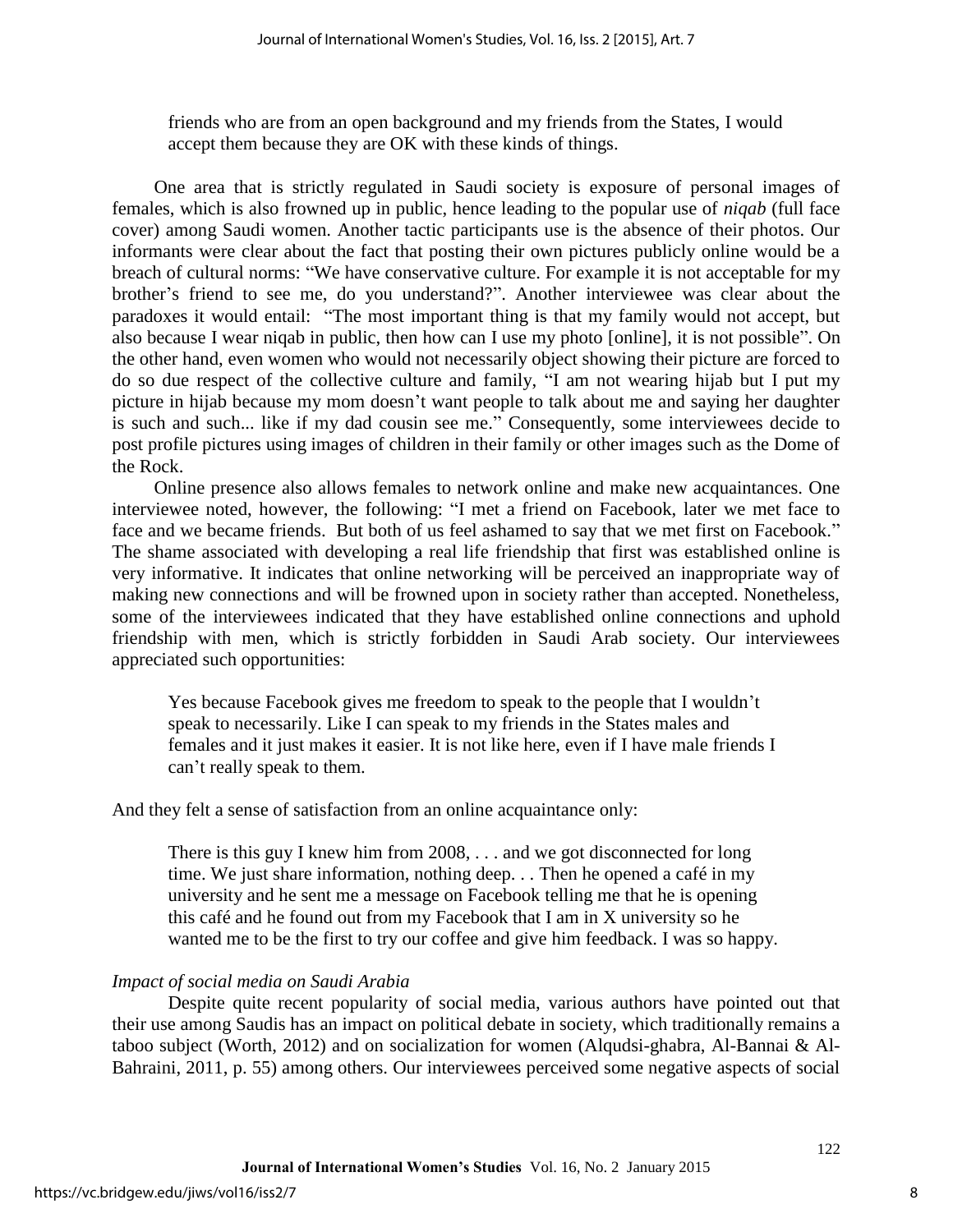media; however the advantages of their use outnumber the disadvantages and very slowly transform the Saudi society in new surprising ways.

The perceived disadvantages relate to relaxed mores, especially among women, and the exposure of body as way to attract attention of the opposite sex. One interviewee explained that:

If you go to Twitter for example you see all these pictures and personal stuff. For me I would rather not, I mean…. If you respect yourself you wouldn't do something that would offend yourself, offend your family and offend those who surround you, . . . especially females. Females would have Twitter all about followers. They would put pictures of themselves half naked. I find that absolutely humiliating … why do you have to objectify yourself to attract followers.

Another negative aspect of social media is proliferation of false accounts in order to take advantage of naive users: "I think Saudis understand Facebook wrong. They use it in bad ways. Like people making accounts that aren't them or people steal someone else's picture and use it [...]." Given the protection of female images in Arabian Gulf societies, stealing online photos of women has become a new type of fraud where a thief asks the family for ransom in order not to divulge the photos publicly and thus, bring shame on the family (Alqudsi-ghabra *et al.*, 2011, p. 55). Despite these drawbacks, social media have been slowly opening doors for new opportunities. One of these areas is search for suitable marriage partners rather than relying on the family to find a future spouse:

[...] my cousin got engaged to a lady whom he knew from Facebook. That amazes me. Oh God, I wish I would meet my future husband this way. I mean you exchange ideas, discuss issues. I mean if I marry someone I know, it is different from the traditional way; someone I don't know who comes and asks to marry me, arranged marriage. I like this idea and I am really thinking of it.

The crossing of male – female boundaries in strictly segregated society has been outdone online to the satisfaction of our interviewee:

[...] in Facebook I have boys friends, so..., in real life I wouldn't have a boy as a friend no matter what. I feel like in Facebook I can be friend with boys. And I feel like being… I don't know [me: comfortable] yeah… something like that

Similarly the ability to express one's opinions freely without fear and limitations helps Saudi women to achieve their full potential.

Yes in this aspect it [social media] helped, you can still express yourself. And as I said before, you can use a nickname and have more freedom to express your opinions. Indeed it is the same opinion and same personality, you won't change your opinions or your personality, actually when you say it you express yourself more, but when you write in your name, no, you have limits, I will reach here and that is it, I can't really cross certain boundaries.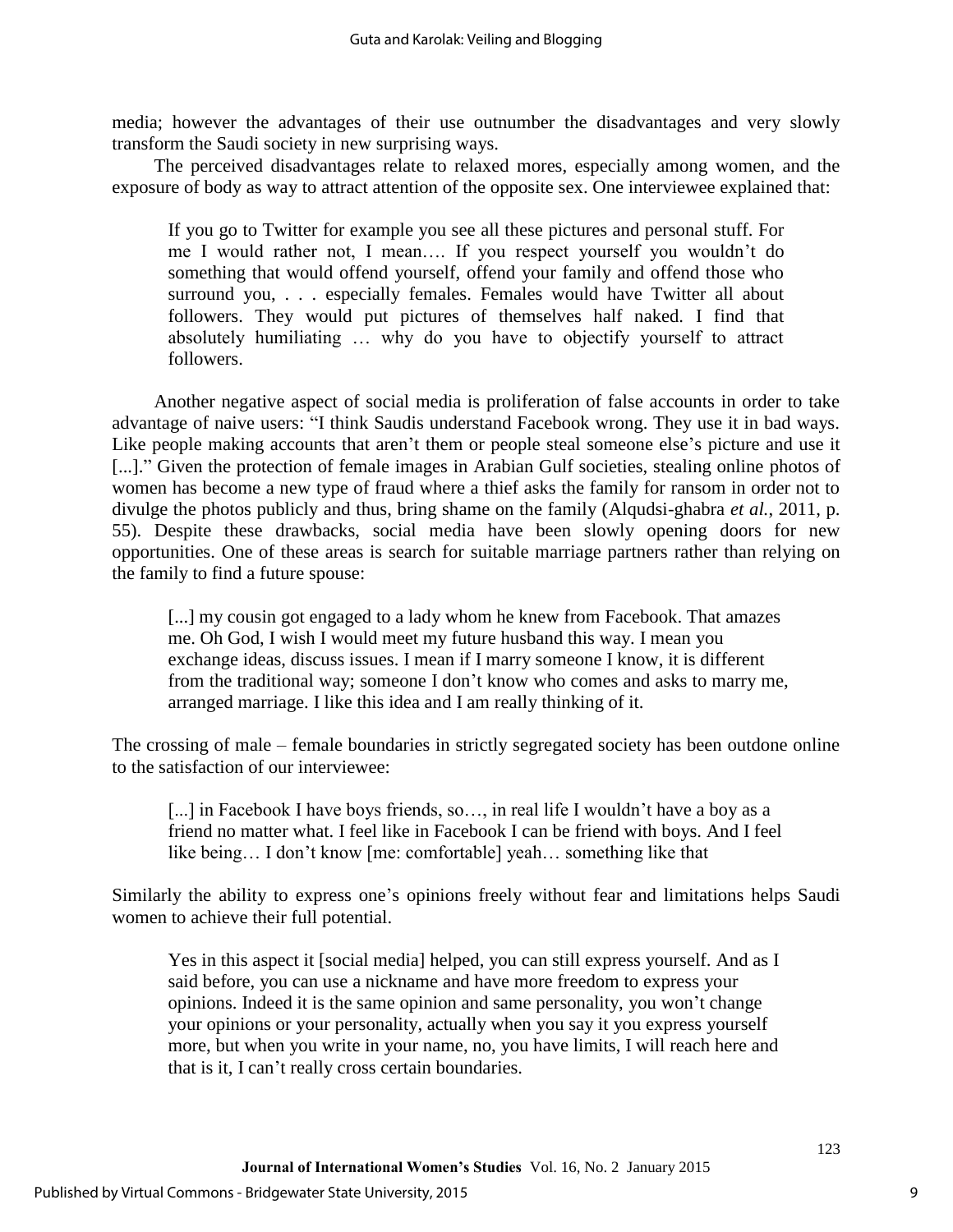# **Conclusion**

The interviews revealed the internet with its protection of individual privacy provided the participants a space to negotiate the boundaries imposed on them by cultural and societal rules. It is apparent that social media contributed to granting women their voice and agency and destabilized the portrayals of them as victims of longstanding patriarchal oppressive practices. Internet offers users the possibility to negotiate their identities or to reshape their offline identity carefully choosing "what information to put forward, thereby eliminating visceral reactions that might have seeped out in everyday communication" (boyd, 2007, p.12). For instance one participants used a nickname that she felt reflected who she was more than the name given to her by her parents:

I want to use a name when someone look at it, is going to think, oh she is special, she is someone different. It is not just a name, it is not just "so and so" it is more than that , it is a name that have a meaning behind it, it is like an icon for me. That is why I am having a different name than mine, it is not different, it just has a different meaning. It is like a *lughab* (nickname). If you have your name . . . what? One hundred people [have names] like your name.

All in all, thanks to the Internet "mixed and matched" identities can be lived and performed in real and online lives.

However it is important to note that, despite these possibilities offered by the Internet, distancing oneself from the offline real identity, especially gender, is problematic online, since "'doing gender' is far from voluntary activity, it is performativity that concerns the very sense of the self . . . Since being gendered (raced, classed) is a precondition for thinking, living and making sense of the world, the individual cannot take up any identity position s/he pleases" (Paasonen, 2002, p. 25). That might explain why, while changing other aspects of their identity such as adopting nicknames or veiling / concealing personal images, none of our participants distanced herself from being a female.

In conclusion we argue that identities are constructed within, not outside of discourse; hence we need to understand them as "produced in specific historical and institutional sites within specific discursive formations and practices" (Hall, 1996, p. 4). In the context of the Saudi society, the social media sites, in the absence of the body and without gatekeepers, brought new ways of self-expression and identification among Saudi females. They were able to articulate themselves for whom they think they really are, not whom the society wants them to be. As summed up by one participant:

I think for some females social networks are their escape. It is their escape from reality where they can be whoever they want to be, to act however they want to act, even if they want to act openly . . . For some people it is a second life, they create their own identity.

In conclusion we argue that for significant change to women's status to occur in Saudi Arabia "there will need to be considerable interaction between those who carry altered gender expectations and those who maintain traditional representations of both fact/fiction and male/female" (O'Brien, 1996, p. 66).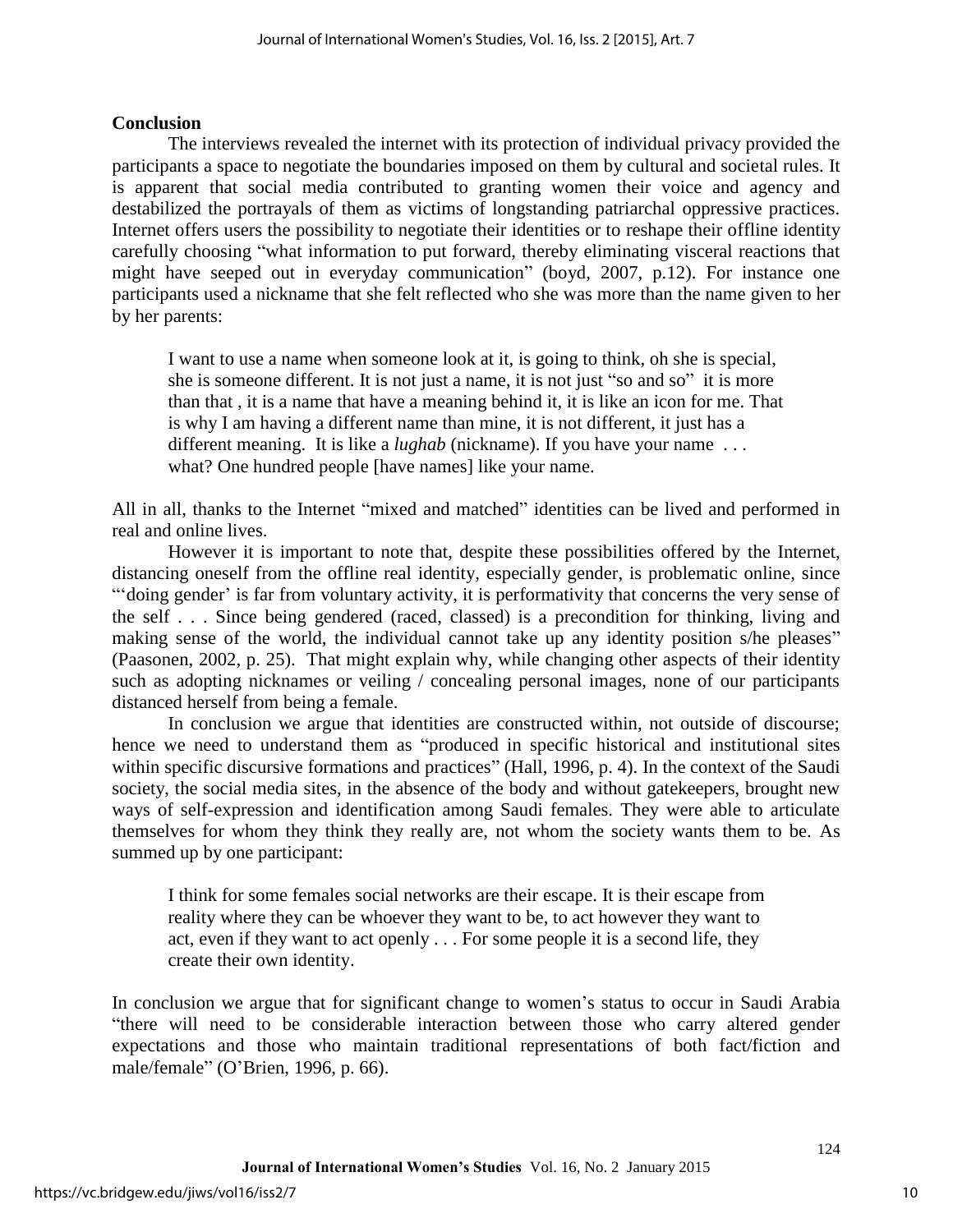# **References**

- Abu Lughod, L. (2002). Do Muslim Women Really Need Saving? Anthropological Reflections on Cultural Relativism and Its Others. *American Anthropologist 104*(3), 783-790.
- Alqudsi-ghabra, T. M., Al-Bannai, T. & Al-Bahrani, M. (2011). The Internet in the Arab Gulf Cooperation Council (AGCC): Vehicle of Change. *International Journal of Internet Science 6*(1), 44–67.
- Alonzo, F. (2012). *Women Rising with Frances Alonzo: Arab Women Bloggers Become 'Agents of Change'*. Middle East Voices. Retrieved 11 June, 2012 from http://middleeastvoices.voanews.com/2012/05/women-rising-with-frances-alonzo-arabwomen-bloggers-become-agents-of-change-46094/
- Al-Saggaf, Y. & Williamson, K. (2004). Online Communities in Saudi Arabia: Evaluating the Impact on Culture Through Online Semi-Structured Interviews. *Qualitative Social Research 5*(3). Retrieved 11 June, 2012 from http://nbn-resolving.de/urn:nbn:de:0114 fqs0403247
- boyd, d. (2007). Why Youth (Heart) Social Network Sites: The Role of Networked Publics in Teenage Social Life. In D. Buckingham (Ed.), *MacArthur Foundation Series on Digital Learning Youth, Identity, and Digital Media Volume*. Cambridge: MIT Press.
- Brubaker, R. & Cooper, F. (2000). Beyond Identity. *Theory and Society 29*, 1-47.
- Butler, J. (1988). Performative Acts and Gender Constitution: An Essay in Phenomenology and Feminist Theory. *Theatre Journal 40*(4), 519-531.
- Butler, J. (1990). *Gender Trouble: Feminism and the Subversion of Identity*. London: Routledge. de Certeau, M. (1984). *The Practice of Everyday Life*. Berkeley: University of California Press.
- de Vriese, L. (2012). *Social Media and the Reconfiguration of Public Discourse on Women's Rights in the Arab Gulf*. Presented at the 2012 Gulf Studies Conference, 16–20 July, University of Exeter, UK.
- Gibson, J. L. (2002). Social Networks, Civil Society, and the Prospects for Consolidating Russia's Democratic Transition. In Ethridge, M. E. (Ed.), *The Political Research Experience: readings and Analysis*. New York: M. E. Sharp Inc.
- Giddens, A. (1991). *Modernity and Self-Identity: Self and Society in the Late Modern Age*. Stanford: Stanford University Press.
- Goffman, E. (1959). *The presentation of self in everyday life*. Garden City: Doubleday.
- Gomez, A. (2010). Disembodiment and cyberspace: Gendered discourses in female teenagers' personal information disclosure. *Discourse & Society 21*(2), 135–160.
- Hall, S. (1996). Introduction: Who needs identity? In S. Hall & P. du Gay (Eds.) *Questions of Cultural Identity*. London: SAGE.
- Hamdan, A. (2005). Women and education in Saudi Arabia: Challenges and achievements. *International Education Journal 6*(1), 42-64.
- Herring, S.C. (1993). Gender and Democracy in Computer-Mediated Communication. Electronic *Journal of Communication 3*(2), 1-17.
- Herring, S.C. (1995). Men's Language on the Internet. *University Working Papers on Language and Linguistics*. Tromso: Nordlyd.
- Intenet World Stats (2014). *Saudi Arabia Internet usage, broadband and telecommunications reports*. Retreived July 3, 2014 from<http://www.internetworldstats.com/me/sa.htm>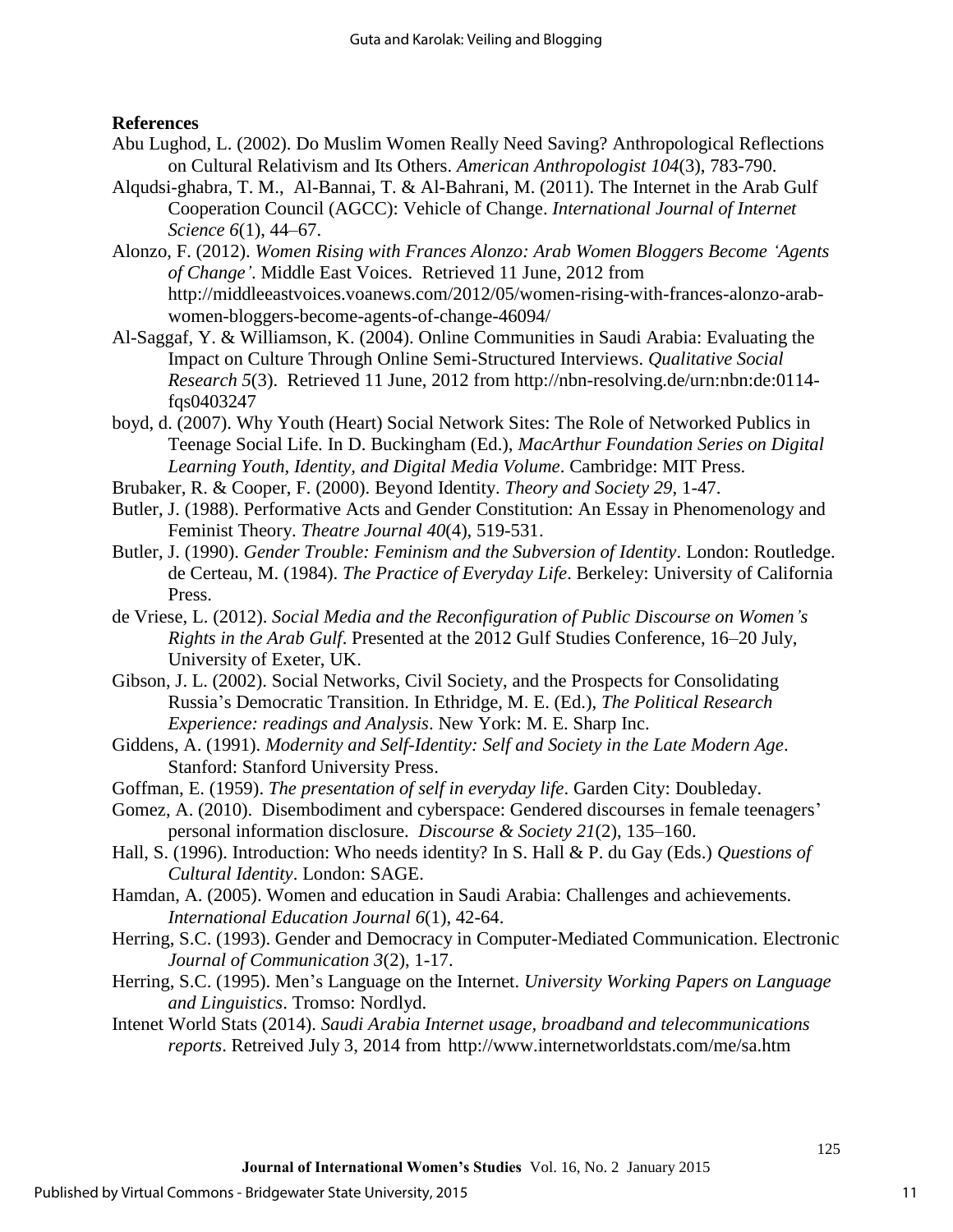- Karolak, M. (2013). Saudi Arabian Women's Rights and the Arab Spring Uprisings: Contextualizing Grassroots Activism and State Reforms. In M. S. Olimat (Ed.), *Arab Women and Arab Spring* (pp. 134-145). New York: Routledge.
- KiYanC (2010). *[The transition of online identity: from swapping gender to digital shadow](http://networkconference.netstudies.org/2010/04/the-transition-of-online-identity-from-swapping-gender-to-digital-shadow/)*, Retrieved 11 June 2012 from [http://networkconference.netstudies.org/2010/04/the](http://networkconference.netstudies.org/2010/04/the-transition-of-online-identity-from-swapping-gender-to-digital-shadow/)[transition-of-online-identity-from-swapping-gender-to-digital-shadow/](http://networkconference.netstudies.org/2010/04/the-transition-of-online-identity-from-swapping-gender-to-digital-shadow/)
- Kvale, S. (1996). *Interviews: An introduction to qualitative research interviewing*. Thousand Oaks: Sage Publications.
- Meyer, R. & Cukier, M. (2006). *Assessing the Attack Threat due to IRC Channels*. Retrieved June 18, 2012 from<http://www.enre.umd.edu/content/rmeyer-assessing.pdf>
- McKenna, K. Y. A., & Bargh, J. A. (1998). Coming out in the age of the Internet: Identity "demarginalization" through virtual group participation. *Journal of Personality and Social Psychology 75*, 681-694.
- Mourtada, R. & Salim, F. (2011). Facebook Usage: Factors and Analysis. *Arab Social Media Report 1*. Retrieved 6/11/12 from

[http://www.dsg.ae/en/Publication/Pdf\\_En/ASMR\\_Final\\_Feb\\_08Low.pdf](http://www.dsg.ae/en/Publication/Pdf_En/ASMR_Final_Feb_08Low.pdf)

- Mohanty, C. T. (1988). Under Western Eyes: Feminist Scholarship and Colonial Discourses. *Feminist Review* 30, 61-88.
- Narayan, U (1997). *Dislocating Cultures: Identities, Traditions, and Third-World Feminism*. New York: Routledge.
- O'Brien, J. (1996). Changing the Subject. *Women & Performance: A Journal of Feminist Theory 17*(9), 55-67.
- Otterman, S. (2007). Publicizing the private: Egyptian women bloggers speak out. *Arab Media & Society 1*, Spring 2007.
- Oyewumi, O. (2003). *African women and feminism: Reflecting on the politics of sisterhood*. Trenton: African World Press Inc.
- Paasonen, S. (2002). Gender Identity, and (the Limits of) Play on the Internet. In M. Consalvo & S. Paasonen (Ed). *Women and Everyday Uses of the Internet: Agency and Identity*. New York: Peter Lang (pp. 21-43).
- Patton. M. (2002). Qualitative research and evaluation methods (3rd ed.). Thousand Oaks: Sage Publications.
- Reid, E. (1993). Electronic Chat: Social Issues in Internet Relay Chat. Media *Information Australia 67*, 62-70.
- Reid, E. (1994). *Cultural Formations in Text-Based Virtual Realities*. Retrieved on September 12, 2013 from<http://www.aluluei.com/cult-form.htm>
- Shoup, J. A. (2009). Gender and Gender Relations. In S. Maisel & J. A. Shoup (Eds.), *Saudi Arabia and the Gulf States Today: An Encyclopedia of Life in the Arab States*. (pp. 177- 178). London: Greenwood Press.
- Stern, S. (2008). *Instant identity: Adolescent Girls and the World of Instant Messaging*. New York: Peter Lang.
- Suler, J. R. (2002). Identity Management in Cyberspace. *Journal of Applied Psychoanalytic Studies 4*, 455-460.
- Turkle, S. (1995). *Life on the screen: Identity in the age of the internet*. New York: Simon & Schuster.